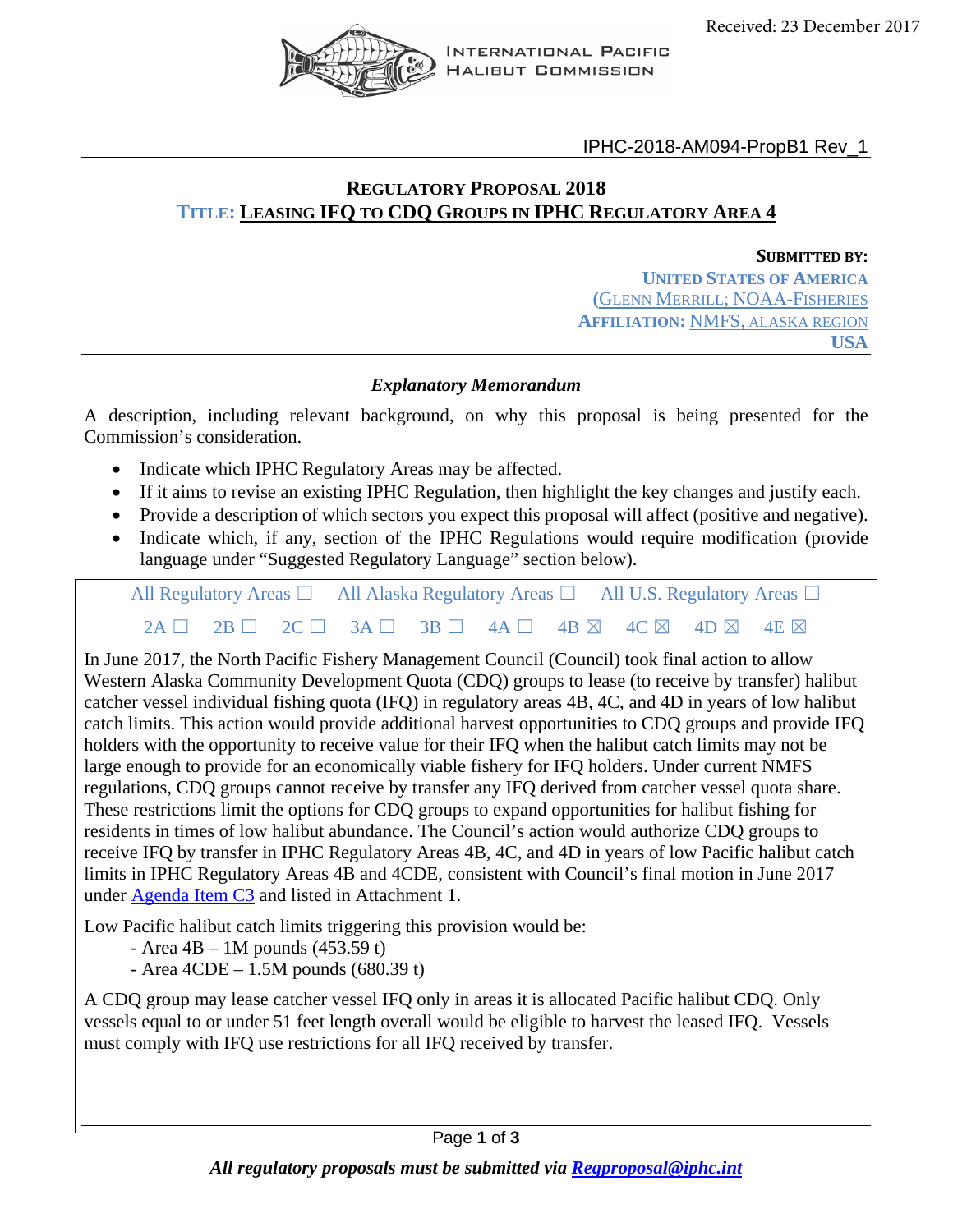Additional information is included in the Council's analysis on the action available here: Halibut IFQ Leasing by CDQ Groups (June 2017).

The Council's recommendation will be implemented in federal regulation by the National Marine Fisheries Service (NMFS) and international regulation by the IPHC. As part of its action, the Council recommended that any Area 4D IFQ transferred to a CDQ group may be fished in Area 4E by vessels less than or equal to 51 feet in LOA when the low catch limit threshold in Area 4CDE is triggered. The Council recommended this provision to provide additional harvest opportunities for CDQ residents to use Area 4D IFQ in Area 4E consistent with regulations that allow Area 4D CDQ to be used in Area 4E. Based on the Council's motion, the proposed IPHC Regulation revisions are listed in the section below.

# *Suggested Regulatory Language*

Use this section to place new or revised IPHC Regulation text. For revised text, please include the current IPHC Regulation text (email us for the original, if needed: [Regproposal@iphc.int\)](mailto:Regproposal@iphc.int) and indicate modifications. On the website is an example showing a proposed modification to the Fishing Periods (season dates), Section 8 of IPHC Regulations, to commence on 1st April and close on 1st November.

# **7. Fishing in Regulatory Area 4E and 4D**

(1) Section 7 applies only to any person fishing for, or any vessel that is used to fish for, Area 4E Community Development Quota (CDQ) halibut, or Area 4D CDQ halibut, or Area 4D IFQ received by transfer by a CDQ organization provided that the total annual halibut catch of that person or vessel is landed at a port within Area 4E or 4D.

(2) A person may retain halibut taken with setline gear in Area 4E CDQ and 4D CDQ fishery that are smaller than the size limit specified in section 13, provided that no person may sell or barter such halibut.

(3) The manager of a CDQ organization that authorizes persons to harvest halibut in the Area 4E or 4D CDQ fisheries or IFQ received by transfer by a CDQ organization must report to the Commission the total number and weight of undersized halibut taken and retained by such persons pursuant to section 7, paragraph (2). This report, which shall include data and methodology used to collect the data, must be received by the Commission prior to 1 November of the year in which such halibut were harvested.

…

## **11. Commercial Catch Limits**

(8) Notwithstanding paragraph (1), the total allowable catch of halibut that may be taken in the Area 4E directed commercial fishery is equal to the combined annual catch limits specified for the Area 4D and Area 4E CDQ fisheries and any Area 4D IFQ received by transfer by a CDQ organization. The annual Area 4D CDQ catch limit will decrease by the equivalent amount of halibut CDQ and IFQ received by transfer by a CDQ organization taken in Area 4E in excess of the annual Area 4E CDQ catch limit.

…